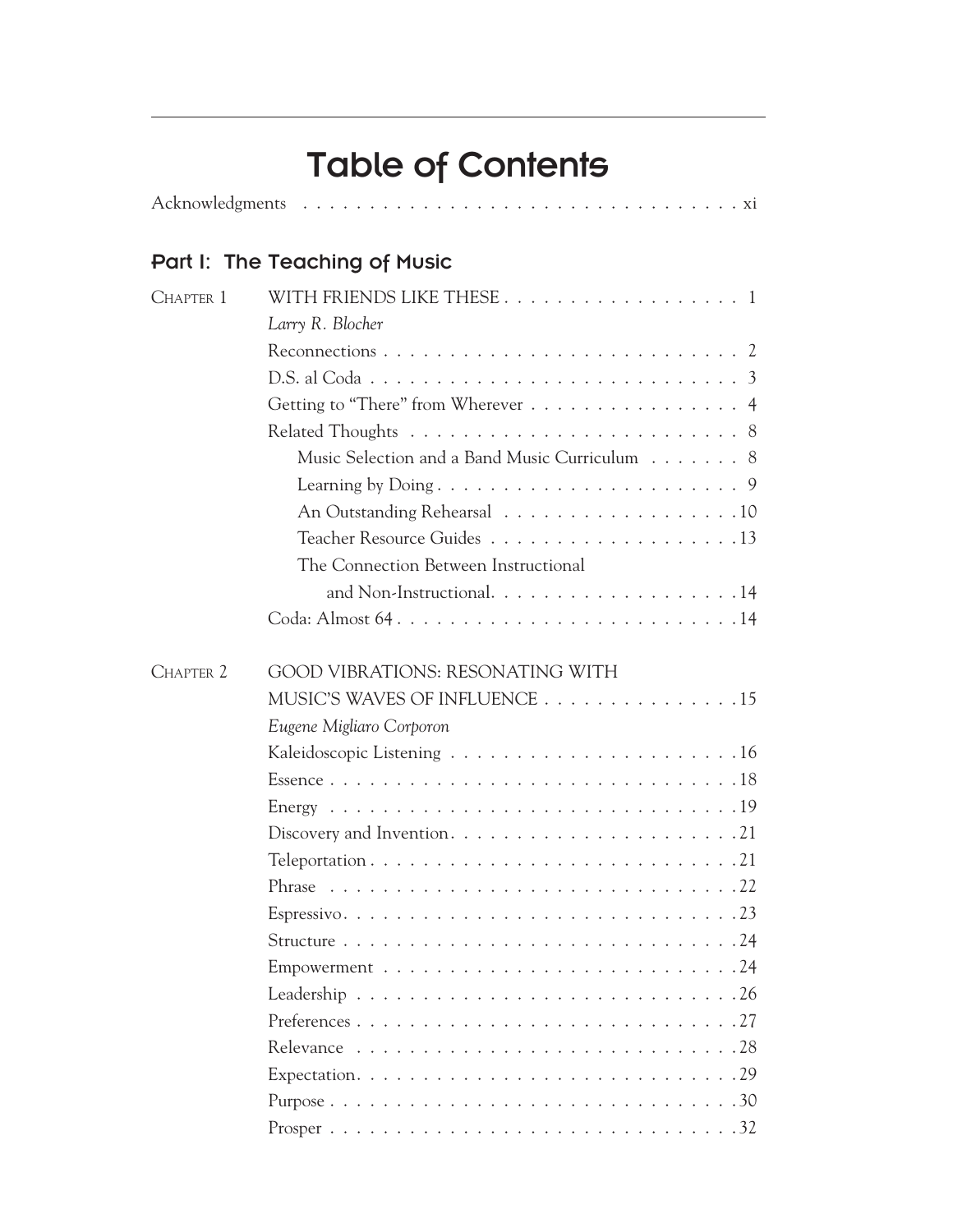| CHAPTER 3 | EARS-EYES-FACE-VOICE-BODY-BRAIN:                                                        |
|-----------|-----------------------------------------------------------------------------------------|
|           | INGREDIENTS FOR EFFECTIVE COMMUNICATION 35                                              |
|           | Ray Cramer                                                                              |
|           | Ears                                                                                    |
|           | Eyes                                                                                    |
|           | Face                                                                                    |
|           |                                                                                         |
|           | Body                                                                                    |
|           | Brain                                                                                   |
|           |                                                                                         |
| CHAPTER 4 | THE FABRIC OF THE MASTER TEACHER. 57                                                    |
|           | Tim Lautzenheiser                                                                       |
|           |                                                                                         |
|           | $\#2$ – Acceptance of Present-Moment Reality 61                                         |
|           |                                                                                         |
|           | #4 – Understanding Others Before Being Understood 63                                    |
|           |                                                                                         |
|           | #6 - KAIZEN - Constant Ongoing Improvement 64                                           |
|           | $\#7$ – Servant Leadership Throughout $\dots \dots \dots \dots \dots \dots \dots \dots$ |
|           | $\#8$ – Enthusiasm as a Constant $\ldots \ldots \ldots \ldots \ldots \ldots \ldots 66$  |
|           |                                                                                         |
|           | $*10$ – Express Thanks and Appreciation $\dots \dots \dots \dots \dots \dots$           |
| CHAPTER 5 |                                                                                         |
|           | Edward S. Lisk                                                                          |
|           | Lyrical Conducting: Gestures and Motions 71                                             |
|           |                                                                                         |
|           | Coda                                                                                    |
|           |                                                                                         |
| CHAPTER 6 | MUSIC FOR SPECIAL OCCASIONS. 79                                                         |
|           | <b>Richard Miles</b>                                                                    |
|           | Part 1                                                                                  |
|           | Creating Variety in Performances 80                                                     |
|           | Varying the Concert Presentation Format 80                                              |
|           | Considering Concert Enhancements 81                                                     |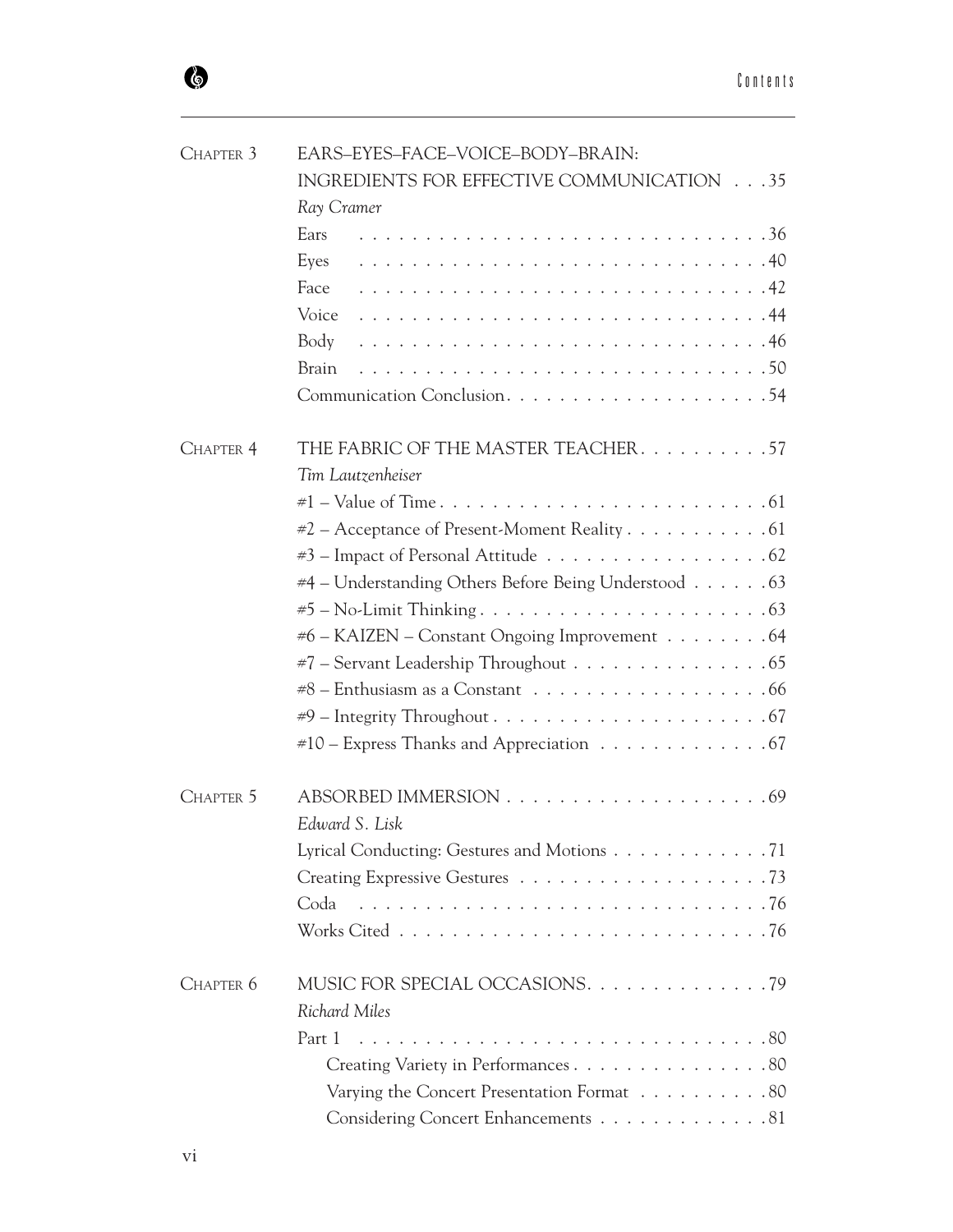| 1,000 Recommended Works84               |  |  |  |  |  |
|-----------------------------------------|--|--|--|--|--|
|                                         |  |  |  |  |  |
|                                         |  |  |  |  |  |
|                                         |  |  |  |  |  |
|                                         |  |  |  |  |  |
|                                         |  |  |  |  |  |
| Variety, Novelty, and Entertainment 106 |  |  |  |  |  |

#### Part II: The Band Conductor as Music Teacher Teacher Resource Guides

#### Grade 2

|                                                                                                        | 125 |
|--------------------------------------------------------------------------------------------------------|-----|
| Aria Di Chiesa "Pietà Signore" Allesandro Stradella/Thomas Fraschillo                                  | 135 |
|                                                                                                        | 145 |
|                                                                                                        | 152 |
| City Rain (Miniature Tone Poem for Band) Judith Lang Zaimont                                           | 159 |
|                                                                                                        | 173 |
|                                                                                                        | 184 |
|                                                                                                        | 192 |
| Grandmother Song Brent Michael Davids                                                                  | 200 |
|                                                                                                        | 207 |
|                                                                                                        | 215 |
|                                                                                                        | 225 |
|                                                                                                        | 232 |
| $Lullaby \ldots \ldots \ldots \ldots \ldots \ldots \ldots \ldots \ldots \ldots \ldots$ Travis J. Cross | 241 |
| Mambo Perro Loco (Crazy Dog Mambo) Julie Giroux                                                        | 247 |
|                                                                                                        | 258 |
| Song of the Mountain Horn. Belá Bartók/arr. LaPlante                                                   | 267 |
|                                                                                                        | 279 |
| The Machine AwakesSteven Bryant                                                                        | 285 |
|                                                                                                        | 292 |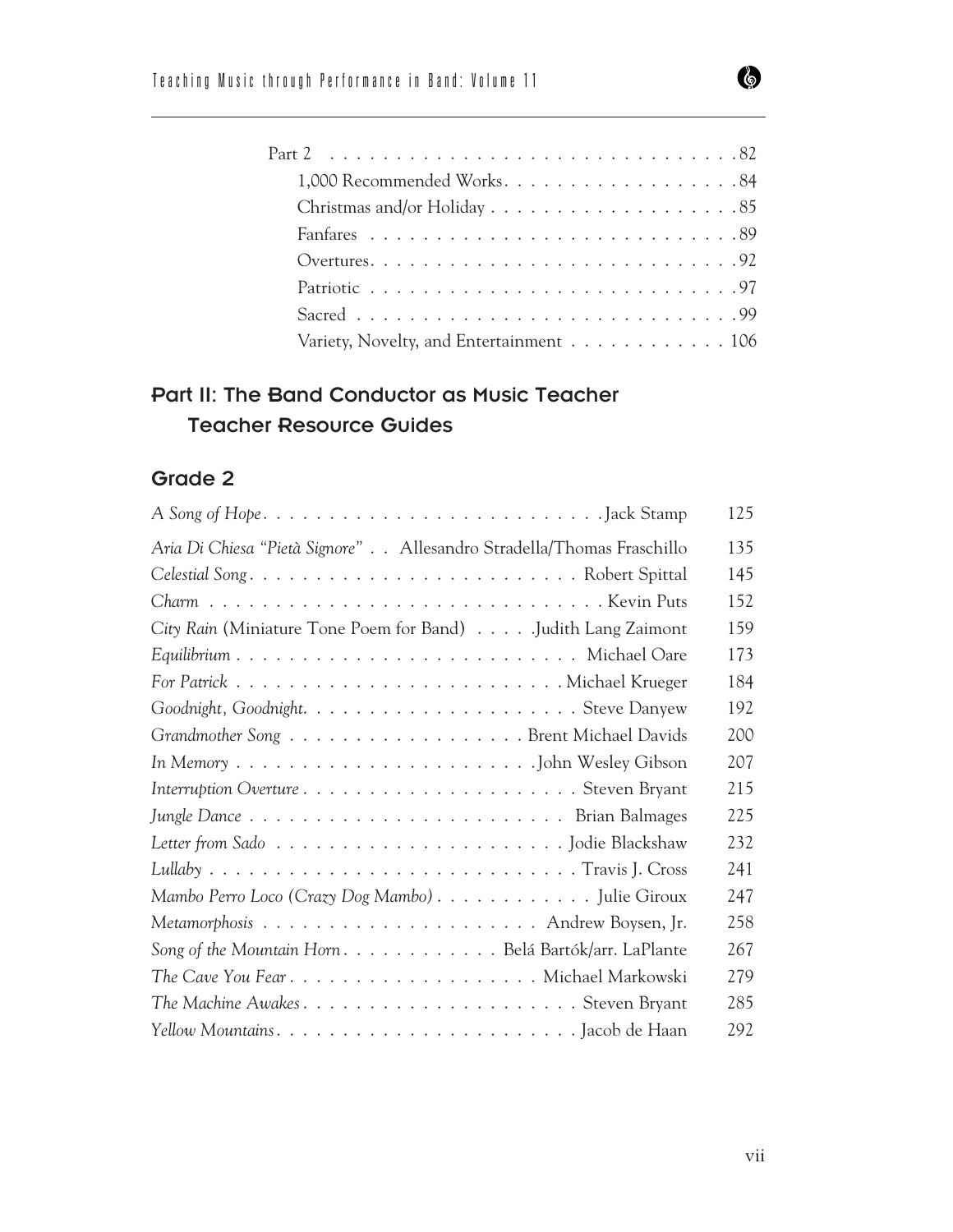## Grade 3

 $\bullet$ 

| A Solemn Place Wayne Oquin                                                                         | 303 |
|----------------------------------------------------------------------------------------------------|-----|
|                                                                                                    | 315 |
|                                                                                                    | 323 |
|                                                                                                    | 333 |
|                                                                                                    | 340 |
|                                                                                                    | 349 |
| Grace Before Sleep Susan LaBarr/arr. Wilson                                                        | 357 |
|                                                                                                    | 368 |
| NocturneRoger Nixon                                                                                | 376 |
| On This Bright Morning David Maslanka                                                              | 383 |
|                                                                                                    | 391 |
| Prelude to Something Big Anthony O'Toole                                                           | 401 |
|                                                                                                    | 408 |
|                                                                                                    | 418 |
| Shanghai – "Asian Overture for Wind Band" Oscar Navarro                                            | 424 |
|                                                                                                    | 429 |
| Sleep, My Child. Eric Whitacre/arr. Gershman                                                       | 446 |
|                                                                                                    | 453 |
|                                                                                                    | 459 |
| $Threnody \ldots \ldots \ldots \ldots \ldots \ldots \ldots \ldots \ldots \ldots \text{Jim Bonney}$ | 464 |

# Grade 4

|                                                                       | 475 |
|-----------------------------------------------------------------------|-----|
|                                                                       | 489 |
|                                                                       | 499 |
|                                                                       | 511 |
| Conga del Fuego Nuevo (Conga of the New Fire) . Arturo Márquez/Nickel | 518 |
| Eine Nachtmusik für Erlkönig (A Night Music for Erlking) Yo Goto      | 526 |
|                                                                       | 535 |
|                                                                       | 542 |
| Fantasy on "In Dulci Jubilo" Donald Grantham                          | 549 |
|                                                                       | 557 |
|                                                                       | 566 |
| Intermezzo from La Boda de Luis Alonso Jerónimo Giménez/              |     |
|                                                                       | 573 |
| Marching Song of Democracy Percy Aldridge Grainger<br>viii            | 583 |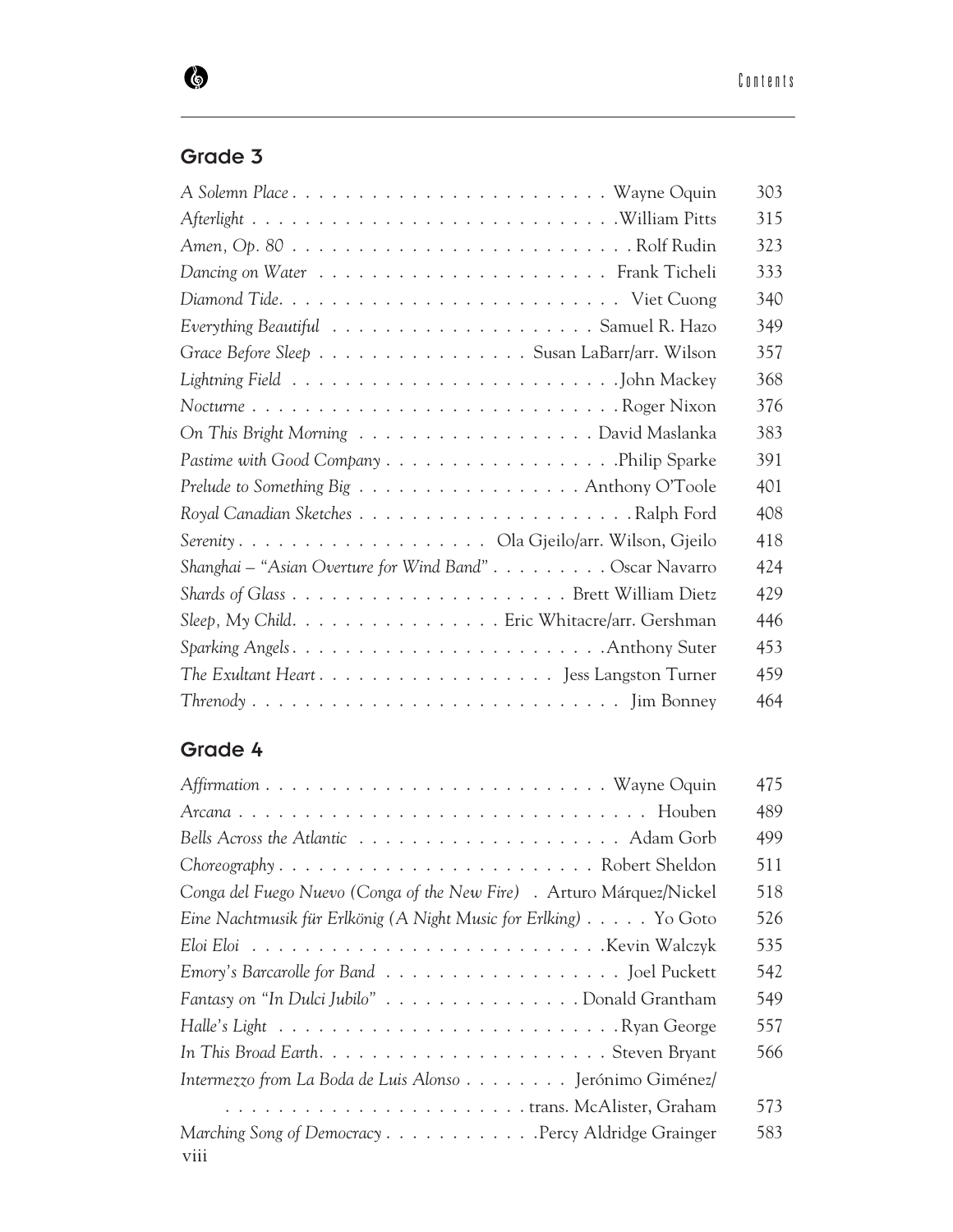| Mont FujiToshio Mashima                                                                | 598 |
|----------------------------------------------------------------------------------------|-----|
| $(Readated) \dots \dots \dots \dots \dots \dots \dots \dots \dots \dots$ . John Mackey | 607 |
|                                                                                        | 613 |
| Schism for Winds and Percussion David Biedenbender                                     | 625 |
|                                                                                        | 633 |
|                                                                                        | 641 |
|                                                                                        | 650 |

#### Grade 5

|                                                                                             | 665 |
|---------------------------------------------------------------------------------------------|-----|
| A Copland Portrait David Conte/arr. Nowlin                                                  | 672 |
| American Symphony Adam Schoenberg/trans. Patterson                                          | 679 |
|                                                                                             | 697 |
|                                                                                             | 706 |
|                                                                                             | 714 |
|                                                                                             | 723 |
| Magnolia StarSteve Danyew                                                                   | 731 |
|                                                                                             | 739 |
|                                                                                             | 752 |
| Nothing Gold Can StaySteven Bryant                                                          | 761 |
|                                                                                             | 768 |
| Reflection on an Old Japanese Folk Song Philip Sparke                                       | 776 |
|                                                                                             | 783 |
| Sojourn of Dreams $\ldots \ldots \ldots \ldots \ldots \ldots \ldots \ldots$ . Kevin Walczyk | 794 |
|                                                                                             | 802 |
| Symphony No. IV: Bookmarks from Japan Julie Giroux                                          | 818 |
| "The Earth" from The Planets by Trouvère Jun Nagao                                          | 826 |
| "The Fly" Invention for Wind Band from "Bestiarum" Oscar Navarro                            | 837 |
|                                                                                             | 844 |

## Grade 6

| Afferoce for Wind Orchestra Chang Su Koh                     | 861 |
|--------------------------------------------------------------|-----|
|                                                              | 867 |
| Circus Overture. William Bolcom/trans. Bolcom, Dooley        | 876 |
| Els Pecats Capitals Ferrer Ferran (Fernando Ferrer Martinez) | 889 |
| Grand Fanfare, Op. 7 Giancarlo Castro D'Addona               | 898 |